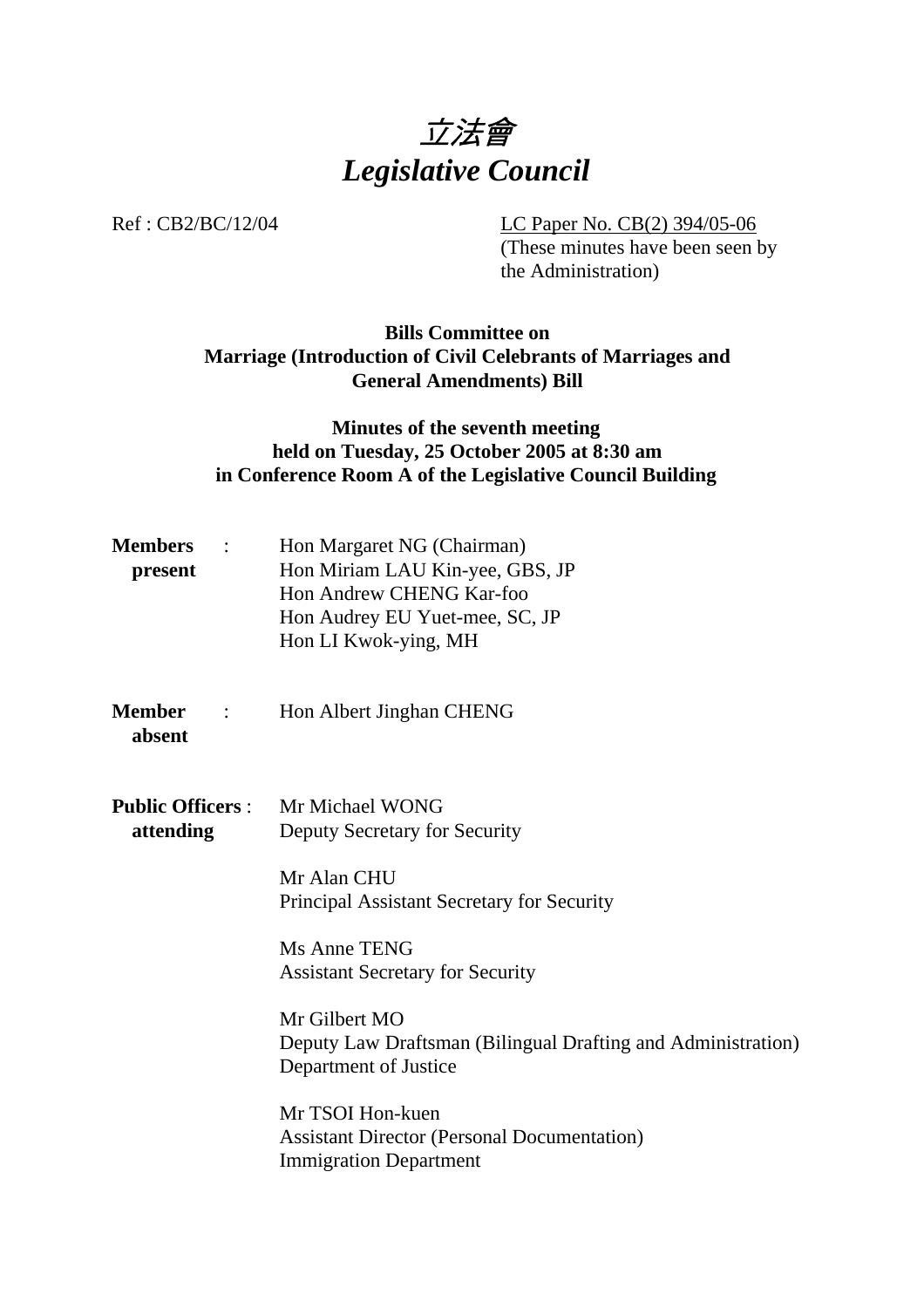|                                                                                                            | Mr SHAM Hi-keung<br>Principal Immigration Officer (Documents)<br><b>Immigration Department</b>                                                   |  |
|------------------------------------------------------------------------------------------------------------|--------------------------------------------------------------------------------------------------------------------------------------------------|--|
|                                                                                                            | Mr CHOW Kun-wah<br><b>Assistant Principal Immigration Officer</b><br>(Births, Deaths and Marriage Registration)<br><b>Immigration Department</b> |  |
| <b>Clerk</b> in<br>$\mathcal{L} = \{ \mathcal{L} \}$ , and $\mathcal{L} = \{ \mathcal{L} \}$<br>attendance | Mrs Constance LI<br>Chief Council Secretary (2)5                                                                                                 |  |
| <b>Staff</b> in<br>attendance                                                                              | Mr LEE Yu-sung<br>Senior Assistant Legal Adviser 1<br>Mr Arthur CHEUNG<br>Senior Assistant Legal Adviser 2                                       |  |
|                                                                                                            | Miss Lolita SHEK<br>Senior Council Secretary (2)7                                                                                                |  |

# **I. Confirmation of minutes of meeting**

[LC Paper No. CB(2) 107/05-06]

The minutes of meeting on 4 October 2005 were confirmed.

2. The Bills Committee deliberated (index of proceedings attached at **Annex**).

## **II. Meeting with the Administration**

Administration's response to outstanding issues [LC Paper Nos. CB(2) 108/05-06(01) and (02)]

3. Members noted the Administration's paper providing a summary of offences in the Marriage Ordinance (Cap. 181) and the Bill as requested by Mr Andrew CHENG at the last meeting on 4 October 2005.

Admin 4. The Administration was requested to provide for members' reference a draft Code of Practice for civil celebrants in due course.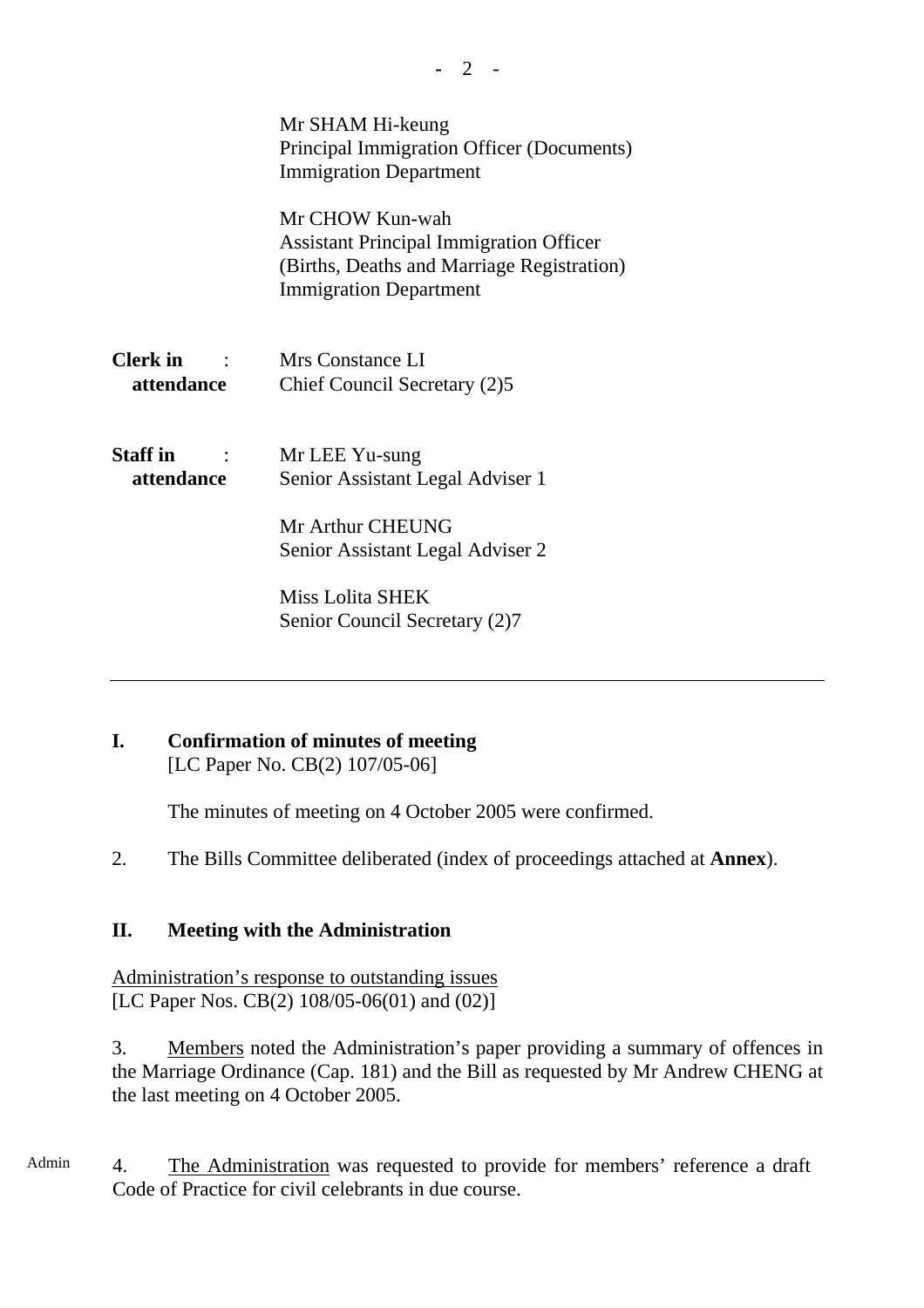Draft Committee Stage amendments proposed by the Administration [LC Paper Nos. CB(2) 108/05-06(03), CB(2) 1984/04-05(03) and CB(2) 2655/04-05(04)]

5. The Bills Committee completed examination of the English version of the Committee Stage amendments (CSAs) proposed by the Administration and the revised amendments provided in LC Paper No. CB(2) 108/05-06(03).

6. Members noted the advice from Senior Assistant Legal Adviser 1 (SALA1) that the effect of the drafting in the draft CSAs which sought to revise the penalty of the offences in sections 29, 30, 33 and 39 of the Principal Ordinance would make the relevant offences only triable summarily in magistrate courts, and not either summarily or upon indictment as in the existing sections. The Chairman expressed concern that the Administration had not drawn the Bills Committee's attention to the implications of the CSAs concerned. The Administration clarified that the intention was to draw the Bills Committee's attention to those implications when the new clause 17A introducing a new section 34A on time limit for prosecution was examined. The Administration further explained that it was appropriate for the offences in those sections with the proposed penalty to be tried in magistrate courts. Some other offences in the Marriage Ordinance were only triable summarily, and the draft CSAs concerned were consistent with the existing policy.

7. Members considered the proposed amendment to section 29 under clause 50 in the Bill also had the effect of changing the nature of the offence from knowing that written consent had not been obtained to knowing that no written consent had been produced.

8. The Chairman expressed strong dissatisfaction that the Administration had not explicitly explained the implications of the amendments proposed in the Bill and the CSAs mentioned in paragraphs 6 and 7 above to the Bills Committee.

- Admin 9. At the request of the Bills Committee, the Administration undertook to further amend section 29 so as to retain the original intention that a written consent had to be "obtained" and not "produced" for the purpose of this section.
- SALA1 10. The Bills Committee instructed SALA1 to examine the Chinese version of the draft CSAs and inform members of any problems identified.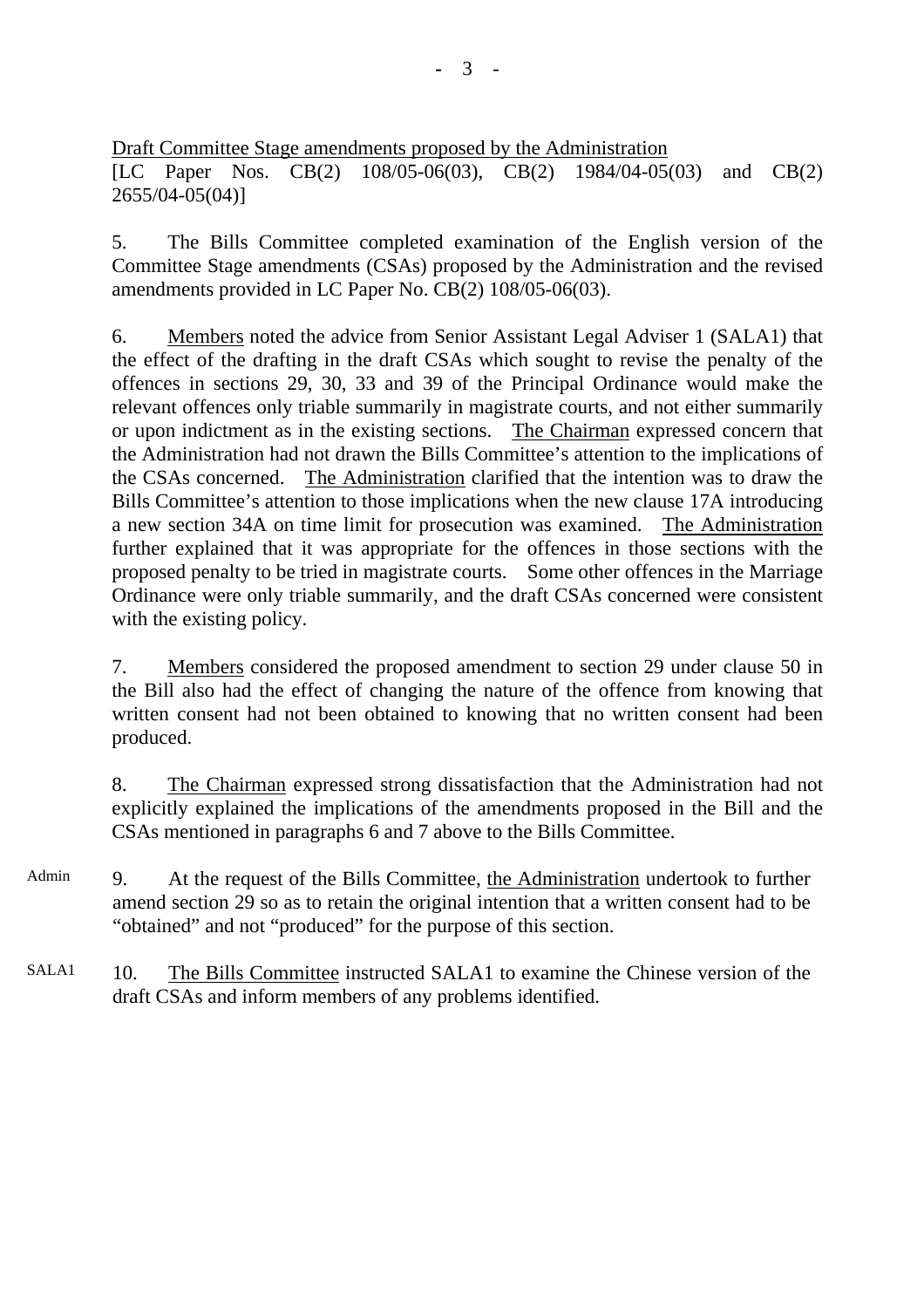## **III. Any Other Business**

## Way forward

11. The Bills Committee agreed that no further meeting would be held unless any member or SALA1 had further comments or queries on the Bill or the draft CSAs. The Bills Committee also agreed that subject to further comments from members and SALA1, the Bills Committee would provide a report for the House Committee meeting on 4 November 2005.

12. There being no other business, the meeting ended at 10:30 am.

Council Business Division 2 Legislative Council Secretariat 15 November 2005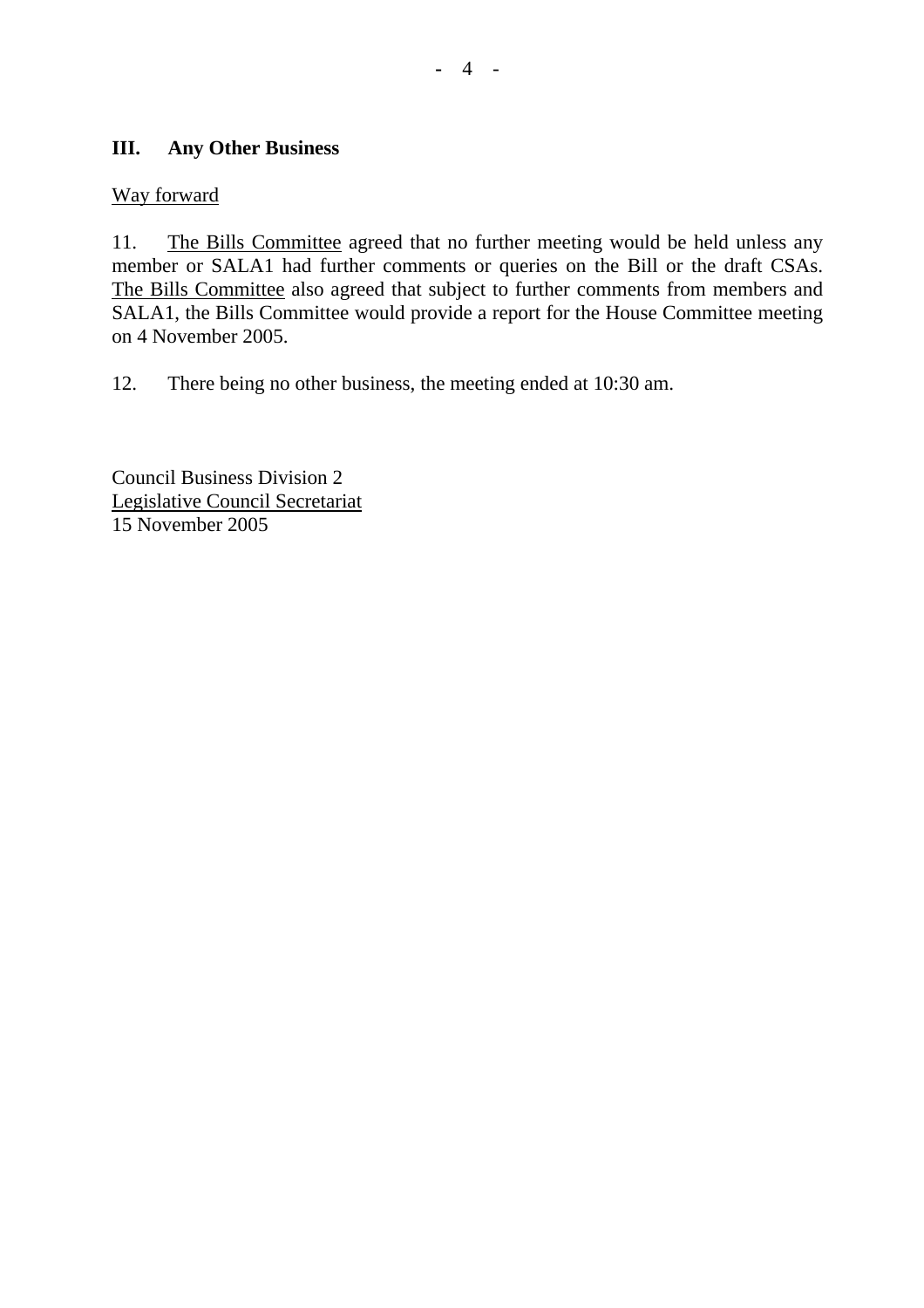## **Proceedings of the meeting of the Bills Committee on Marriage (Introduction of Civil Celebrants of Marriages and General Amendments) Bill on Tuesday, 25 October 2005 at 8:30 am in Conference Room A of the Legislative Council Building**

| <b>Time Marker</b> | Speaker(s)                                                   | Subject(s)                                                                                                                                                                                                                                                                                      | <b>Action</b><br>required |
|--------------------|--------------------------------------------------------------|-------------------------------------------------------------------------------------------------------------------------------------------------------------------------------------------------------------------------------------------------------------------------------------------------|---------------------------|
| 1022-1305          | Chairman<br>Admin                                            | Summary of offences in the<br>Marriage Ordinance and the<br>Bill<br>provided by<br>the<br>Administration [LC Paper<br>No. $CB(2)108/05-06(02)$                                                                                                                                                  |                           |
| 1306-2258          | Admin<br>Chairman<br>Miriam LAU<br><b>Audrey EU</b>          | Committee<br>Draft<br>Stage<br>amendment (CSA) to clause<br>51                                                                                                                                                                                                                                  |                           |
| 2259-2426          | Chairman<br>Admin                                            | Draft CSA to clause 52                                                                                                                                                                                                                                                                          |                           |
| 2427-3143          | Admin<br>Chairman<br>SALA1<br>Miriam LAU<br><b>Audrey EU</b> | New CSA to amend section<br>Marriage<br>33<br>in<br>the<br>Ordinance<br>The<br>appropriateness<br>for<br>using the word "pretends"<br>in section 33                                                                                                                                             |                           |
| 3144-4203          | Chairman<br>SALA1<br>Admin<br>Miriam LAU                     | SALA1's advice that the<br>effect of the draft CSAs to<br>33<br>amend<br>section<br>and<br>certain other sections was<br>that the offences concerned<br>only be<br>would<br>triable<br>summarily, and not either<br>summarily<br>upon<br><b>or</b><br>indictment as in the existing<br>sections |                           |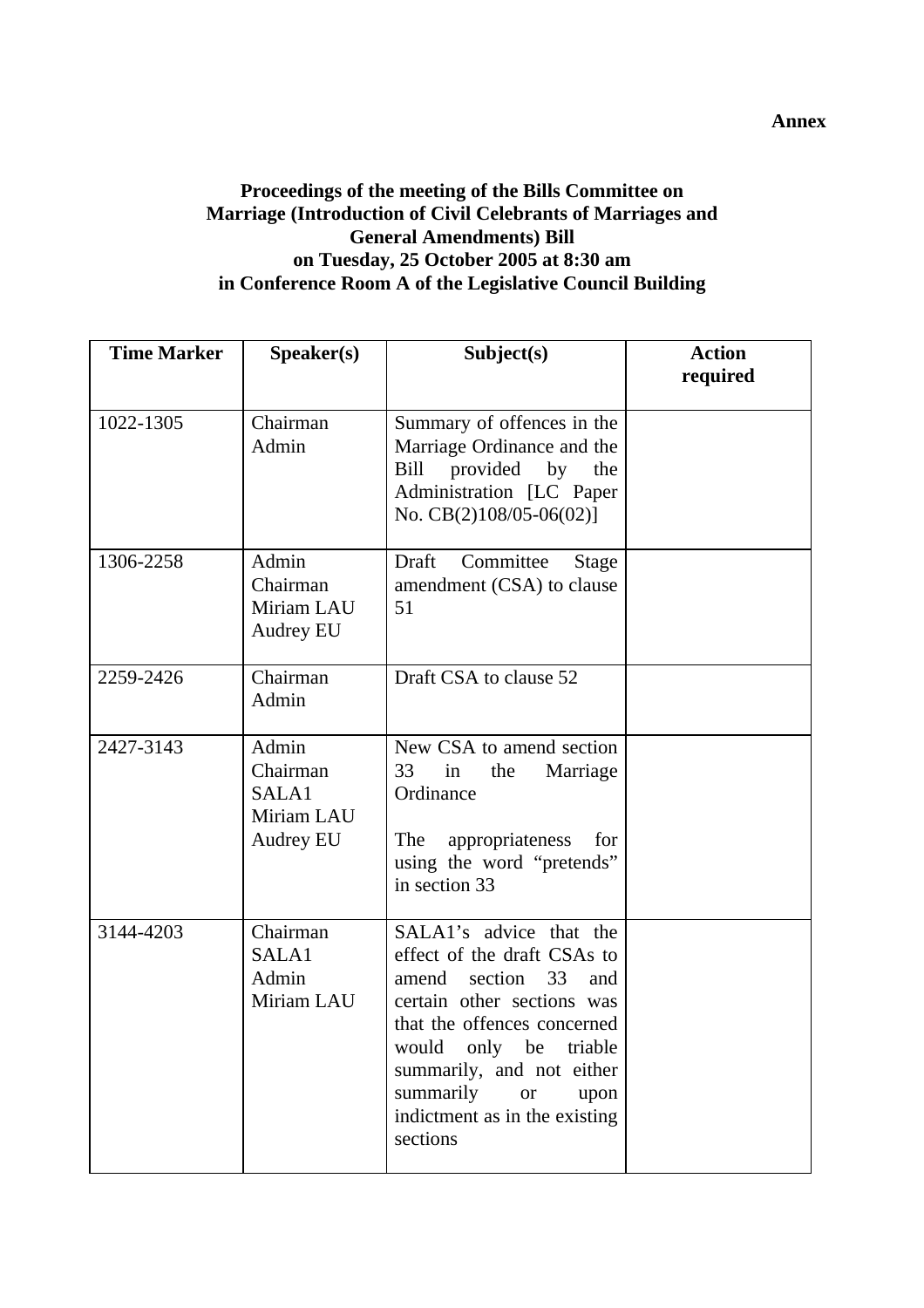| <b>Time Marker</b> | Speaker(s)                                            | Subject(s)                                                                                                                                                                                                                                              | <b>Action</b><br>required |
|--------------------|-------------------------------------------------------|---------------------------------------------------------------------------------------------------------------------------------------------------------------------------------------------------------------------------------------------------------|---------------------------|
|                    |                                                       | Chairman requested<br><b>The</b><br>Administration<br>the<br>that<br>should<br>inform<br>the<br><b>Bills</b><br>Committee of the policy<br>intent and implications of<br>the proposed amendments                                                        |                           |
| 4204-4447          | Admin<br>Chairman<br>SALA1                            | CSAs to clauses 57 and 58                                                                                                                                                                                                                               |                           |
| 4448-4707          | LI Kwok-ying<br>Chairman<br>Admin                     | The new Schedule 5                                                                                                                                                                                                                                      |                           |
| 4708-4838          | Chairman<br>SALA1                                     | Chairman<br>The<br>expressed<br>dissatisfaction<br>that<br>the<br>Administration<br>had<br>not<br>explicitly explained to the<br><b>Bills</b><br>Committee<br>the<br>implications<br>of<br>the<br>amendments proposed for<br>sections 29, 30, 33 and 39 |                           |
| 4839-010538        | Admin<br>Chairman<br>Miriam LAU                       | Amendments to the draft<br>CSAs proposed by the<br>Administration to clauses 3<br>and 4 [LC Paper No. $CB(2)$ ]<br>$108/05 - 06(03)$ ]                                                                                                                  |                           |
| 010539-013436      | Chairman<br>Admin<br>SALA1<br>Miriam LAU<br>Audrey EU | Amendments to the draft<br>CSA to clause 13<br>Effect of the amendments to<br>27(2)<br>section<br>the<br>on<br>circumstances under which<br>a marriage would be null<br>and void under this section                                                     |                           |
| 013437-013825      | Admin<br>Chairman                                     | Amendments to the draft<br>CSAs to clauses 16 and 17.                                                                                                                                                                                                   |                           |